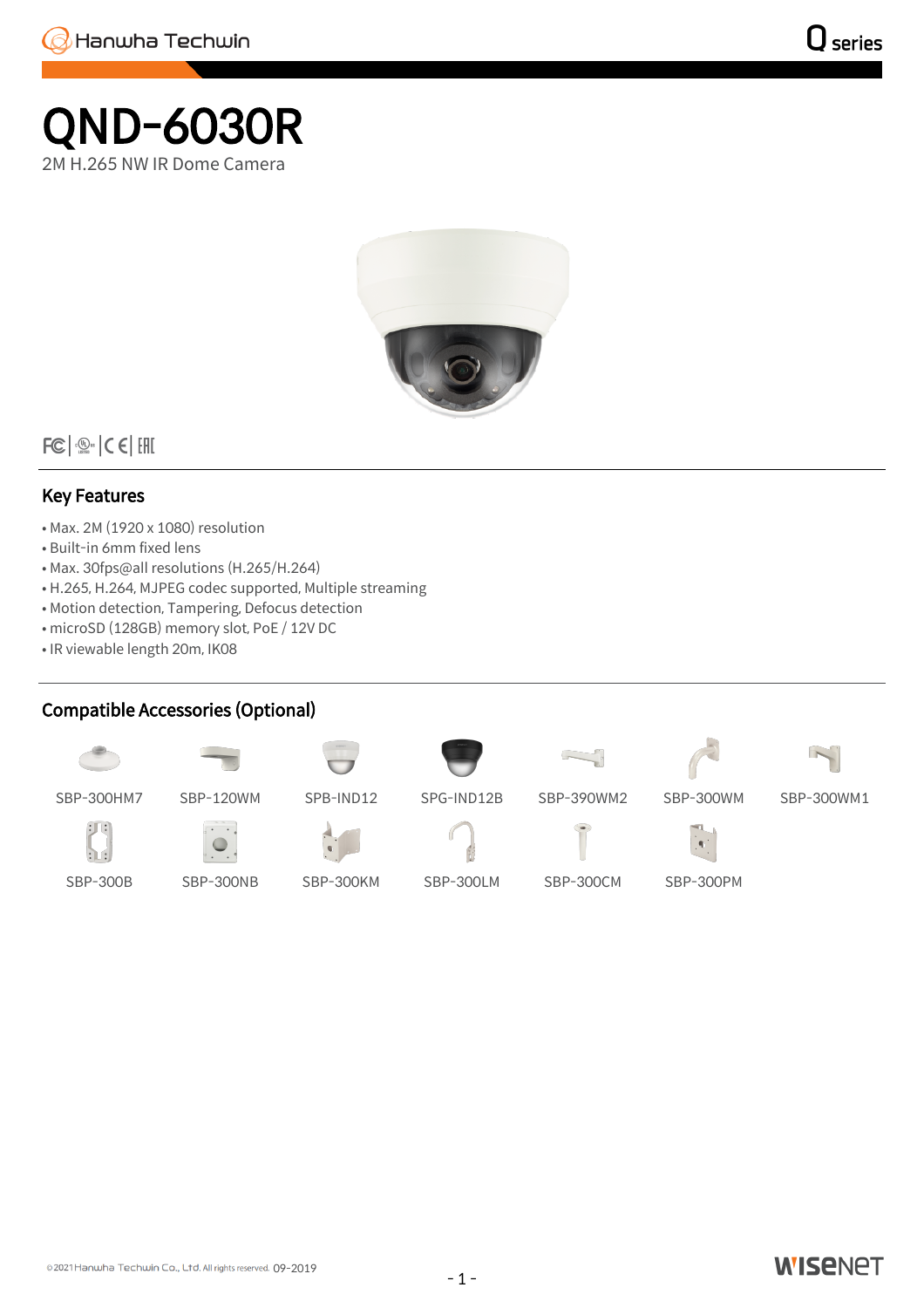| Video                            |                                                                                                                              |  |
|----------------------------------|------------------------------------------------------------------------------------------------------------------------------|--|
| <b>Imaging Device</b>            | 1/2.9" 2MP CMOS                                                                                                              |  |
| <b>Resolution</b>                | 1920x1080, 1280x1024, 1280x960, 1280x720, 1024x768, 800x600, 720x576, 720x480,<br>640x480, 320x240                           |  |
| Max. Framerate                   | H.265/H.264: Max. 30fps/25fps(60Hz/50Hz)<br>MJPEG: Max. 15fps/12fps(60Hz/50Hz)                                               |  |
| Min. Illumination                | Color: 0.15Lux(F1.8, 1/30sec)<br>BW: OLux(IR LED on)                                                                         |  |
| Lens                             |                                                                                                                              |  |
| <b>Focal Length (Zoom Ratio)</b> | 6.0mm fixed focal                                                                                                            |  |
| Max. Aperture Ratio              | F1.8                                                                                                                         |  |
| <b>Angular Field of View</b>     | H: 52.5° / V: 28.9° / D: 61.1°                                                                                               |  |
| <b>Focus Control</b>             | Fixed                                                                                                                        |  |
| Pan / Tilt / Rotate              |                                                                                                                              |  |
| Pan / Tilt / Rotate Range        | $0^{\circ}$ ~350 $^{\circ}$ / 0 $^{\circ}$ ~67 $^{\circ}$ / 0 $^{\circ}$ ~355 $^{\circ}$                                     |  |
| Operational                      |                                                                                                                              |  |
| <b>Camera Title</b>              | Displayed up to 20 characters per line(Max.5 lines)                                                                          |  |
| Day & Night                      | Auto(ICR)                                                                                                                    |  |
| <b>Backlight Compensation</b>    | BLC, WDR, SSDR                                                                                                               |  |
| <b>Wide Dynamic Range</b>        | 120dB                                                                                                                        |  |
| <b>Digital Noise Reduction</b>   | <b>SSNR</b>                                                                                                                  |  |
| <b>Motion Detection</b>          | 4ea, polygonal zones                                                                                                         |  |
| <b>Privacy Masking</b>           | 6ea, rectangular zones                                                                                                       |  |
| <b>Gain Control</b>              | Low / Middle / High                                                                                                          |  |
| <b>White Balance</b>             | ATW / AWC / Manual / Indoor / Outdoor                                                                                        |  |
| <b>LDC</b>                       | Support                                                                                                                      |  |
| <b>Electronic Shutter Speed</b>  | Minimum / Maximum / Anti flicker                                                                                             |  |
| <b>Video Rotation</b>            | Flip, Mirror, Hallway view(90°/270°)                                                                                         |  |
| Analytics                        | Defocus detection, Motion detection, Tampering                                                                               |  |
| Alarm I/O                        | Input 1ea / Output 1ea                                                                                                       |  |
| <b>Alarm Triggers</b>            | Analytics, Network disconnect, Alarm input                                                                                   |  |
| <b>Alarm Events</b>              | File upload via FTP and e-mail<br>Notification via e-mail<br>SD/SDHC/SDXC or NAS recording at event triggers<br>Alarm output |  |
| Audio In                         | Built-in mic                                                                                                                 |  |
| IR Viewable Length               | 20m(65.62ft)                                                                                                                 |  |
| <b>Network</b>                   |                                                                                                                              |  |
| <b>Ethernet</b>                  | RJ-45(10/100BASE-T)                                                                                                          |  |
| <b>Video Compression</b>         | H.265/H.264, MJPEG                                                                                                           |  |

## **WISENET**